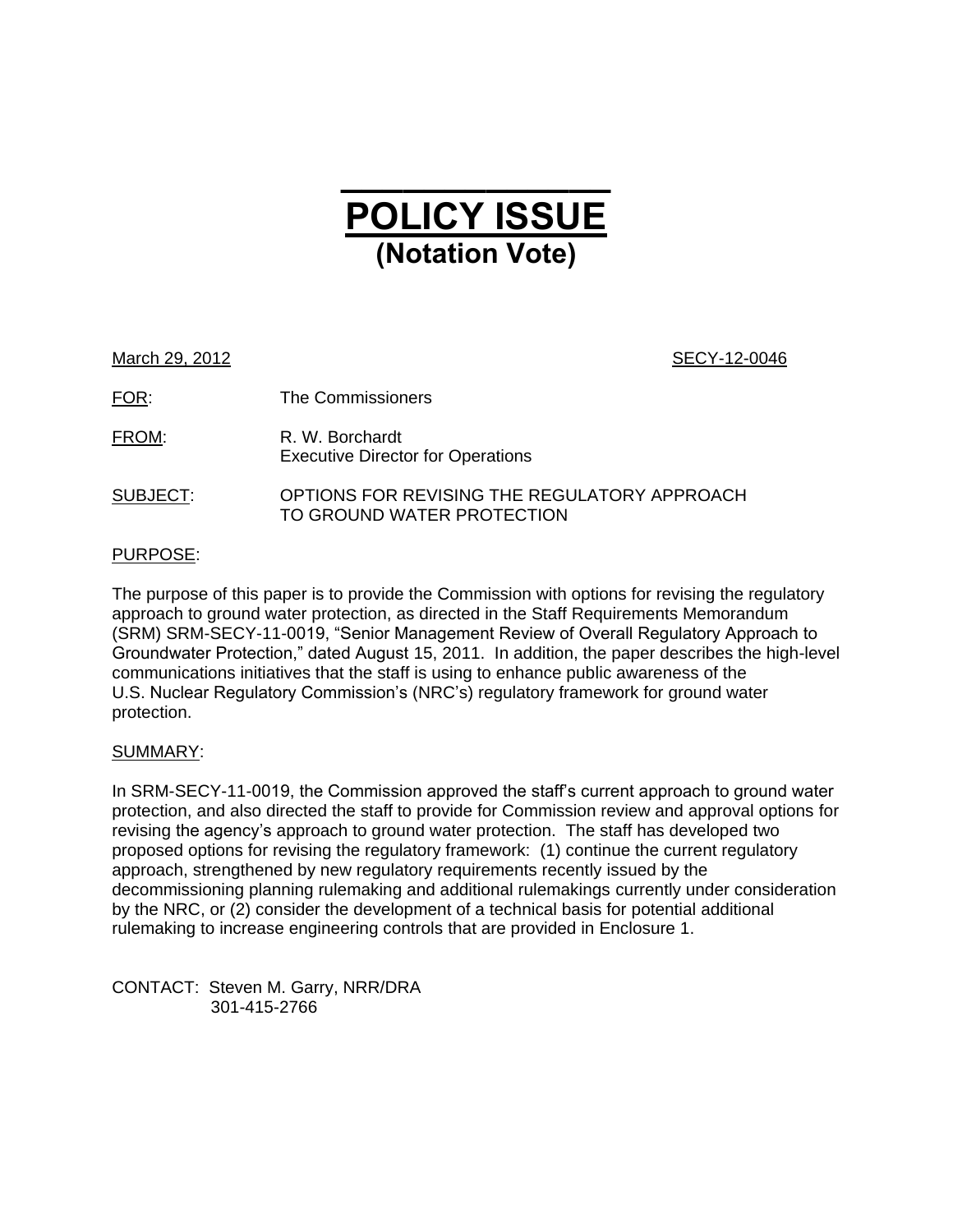#### The Commissioners  $-2$  -

Enclosure 2 provides the basic elements of the high-level communications initiatives. The staff will periodically update its initiatives and communication methods and tools based on feedback from stakeholders and in response to any new issues.

#### BACKGROUND:

Numerous leaks and spills from buried piping and systems at nuclear power plants have resulted in substantial onsite, subsurface residual radioactivity, primarily tritium. Concentrations of tritium from leaks and spills have been detected in a few locations in offsite surface waters. In one location, inspectors detected tritium in an offsite drinking water well at concentrations less than the NRC reporting requirements and less than 10 percent of the Environmental Protection Agency (EPA) safe drinking water standard for tritium. There has not been any offsite tritium from routine or abnormal discharges in any drinking water supply that has exceeded EPA maximum contaminant levels established under the Safe Drinking Water Act.

The NRC"s existing regulatory framework for ground water protection is established in Title 10 of the *Code of Federal Regulations* (10 CFR) Part 20, "Standards for Protection Against Radiation," in 10 CFR Part 50, "Domestic Licensing of Production and Utilization Facilities," and in plant technical specifications. The regulations primarily relate to limitations on effluent releases to offsite unrestricted areas, limitations on dose to members of the public, and "as low as is reasonably achievable" (ALARA) requirements.

The effluent control systems at most existing plants have been designed to a criterion similar to General Design Criterion 60, "Control of Releases of Radioactive Materials to the Environment," of Appendix A, "General Design Criteria for Nuclear Power Plants," in 10 CFR Part 50. The plant designs provide a "means to control suitably the release of radioactive materials" to the environment. For discharges of radioactive material in effluent releases to offsite unrestricted areas, NRC regulations in 10 CFR 50.36(a), "Technical Specifications on Effluents from Nuclear Power Reactors," require licensees to keep levels of radioactive material in effluents ALARA, and meet the numerical guides of Appendix I, ["Numerical Guides for Design Objectives and](http://www.nrc.gov/reading-rm/doc-collections/cfr/part050/part050-appi.html)  [Limiting Conditions for Operation To Meet the Criterion "As Low As Is Reasonably Achievable"](http://www.nrc.gov/reading-rm/doc-collections/cfr/part050/part050-appi.html)  [for Radioactive Material in Light-Water-Cooled Nuclear Power Reactor Effluents,](http://www.nrc.gov/reading-rm/doc-collections/cfr/part050/part050-appi.html)" of 10 CFR Part 50.

Through the Reactor Oversight Process, the NRC inspects and enforces licensee compliance with the regulatory requirements. Inspections of licensee effluent and environmental monitoring programs are performed using Inspection Procedures 71124.06, "Radioactive Gaseous and Liquid Effluent Treatment," and 71124.07, "Radiological Environmental Monitoring Program." The inspection procedures also require verification that the licensee is continuing to implement the voluntary Nuclear Energy Institute (NEI) 07-07, "Industry Ground Water Protection Initiative" (NEI-GPI), issued August 2007 (Agencywide Documents and Management System (ADAMS) Accession No. ML072600290). Inspection procedures include, but are not limited to, a review of abnormal releases, ground water monitoring results, and licensee evaluations of the type and amount of radioactive material released. NRC inspectors ensure the adequacy of dose assessments, use of corrective action programs, and review any remediation actions that have been taken. They also verify that the licensee has completed notifications to NRC, State, and local officials. The inspection reports document the NRC"s inspection of abnormal or unplanned radioactive discharges (e.g., leaks and spills).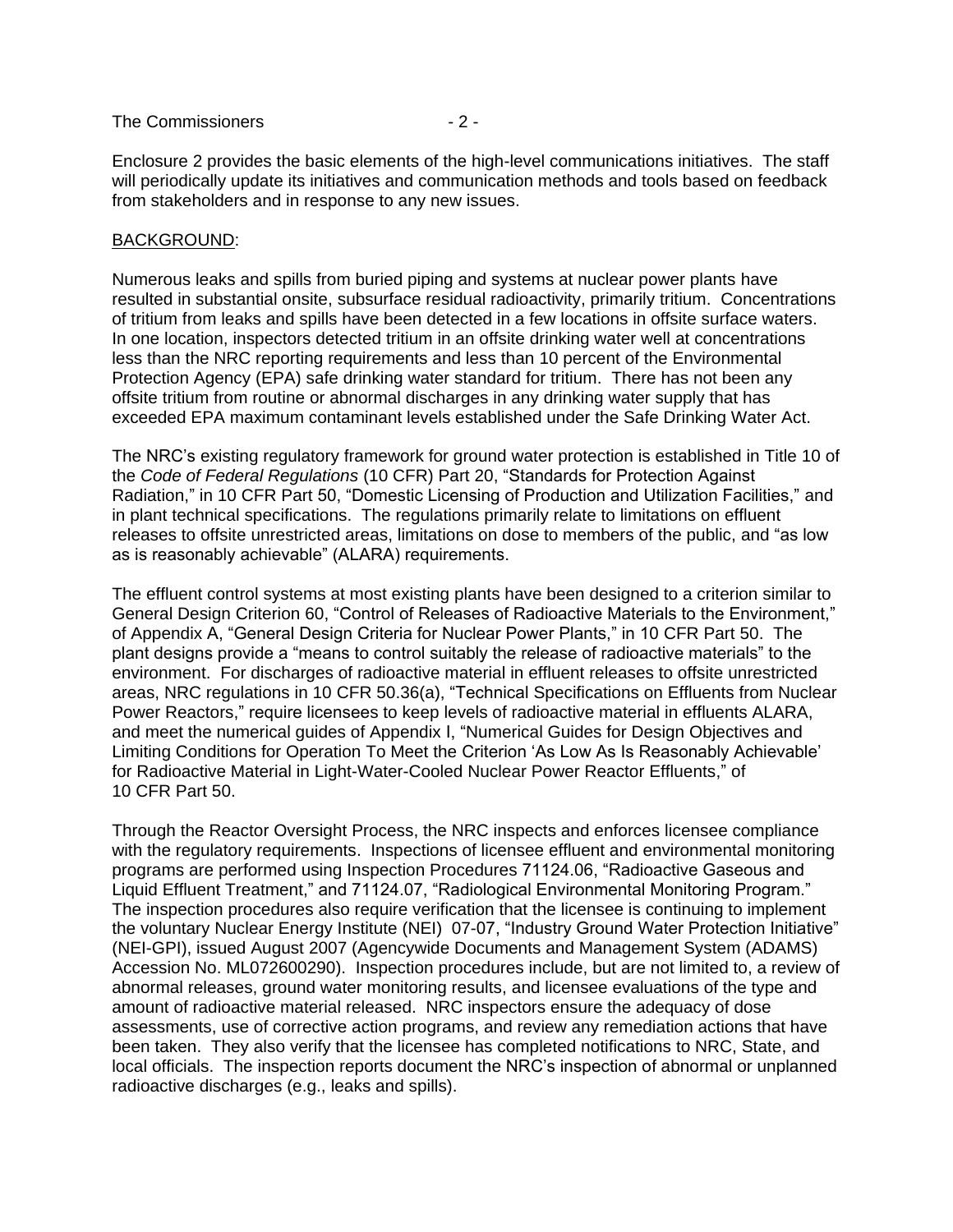The Commissioners  $-3 -$ 

For facilities licensed after August 1997, under 10 CFR Part 52, "Licenses, Certifications, and Approvals For Nuclear Power Plants," the requirements of 10 CFR 20.1406, "Minimization of Contamination," address the design and program elements for the minimization of contamination of plant facilities and the environment. Specifically, 10 CFR 20.1406(a) applies to licenses and renewals other than early site permits and manufacturing; and 10 CFR 20.1406(b) applies to standard design certifications, design approvals, and manufacturing.

Under 10 CFR 20.1501, "General" (radiological surveys), all licensees are required to conduct radiological surveys to characterize the presence of radioactive materials in subsurface soils and ground water in planning decommissioning. In all instances, the main objective of these regulations is to avoid unmonitored and uncontrolled releases of radioactive materials on both the site and in unrestricted areas and to provide information that can be used to assess potential radiological hazards.

NRC guidance on acceptable methods of demonstrating compliance with these regulations is presented in the following:

- Regulatory Guide (RG) 1.143, "Design Guidance for Radioactive Waste Management Systems, Structures, and Components Installed in Light-Water-Cooled Nuclear Power Plants"
- RG 4.21, "Minimization of Contamination and Radioactive Waste Generation: Life-Cycle Planning"
- NUREG-0800, "Standard Review Plan for the Review of Safety Analysis Reports for Nuclear Power Plants: LWR Edition"
- associated interim staff guidance

In a safety evaluation report (ADAMS Accession No. ML092720253) issued on October 19, 2009, the NRC staff approved the use of technical report NEI 08-08A, "Generic FSAR Template Guidance for Life-Cycle Minimization of Contamination." This guidance describes operational policies and programs that are acceptable to meet the programmatic requirements of 10 CFR Part 20.1406(a) and (b) for life-cycle minimization of contamination, in part by addressing the applicable regulatory position elements of RG 4.21.

#### CURRENT NRC RULEMAKINGS:

Although not initiated for the specific purpose of ground water protection, other recently finalized or under consideration rulemakings potentially affect the NRC"s regulatory approach to ground water protection. These rulemakings consist of the following:

## 1. Decommissioning

The NRC published a final rule on decommissioning planning in the *Federal Register*, which made changes to 10 CFR Part 20 (76 FR 35512; June 17, 2011). Specifically, the rule requires in 10 CFR 20.1406 that all licensees, to the extent practical, conduct operations to minimize the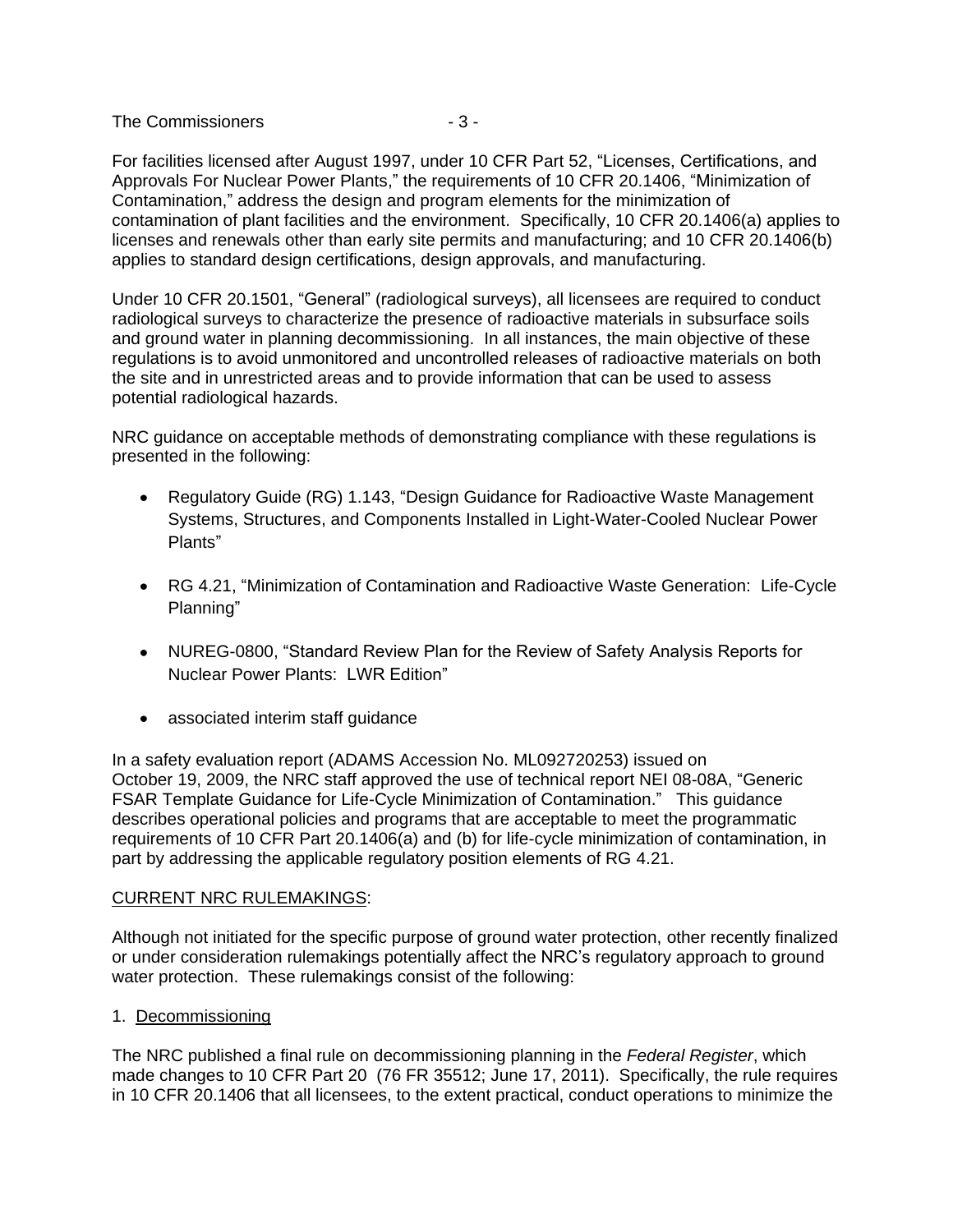#### The Commissioners  $-4-$

introduction of residual radioactivity into the site. The rule also modified 10 CFR 20.1501 to require licensees to perform subsurface (i.e., soil and ground water) surveys to identify residual radioactivity. The implementation date for the rule is December 17, 2012. Licensees will have to implement procedures and practices that minimize the occurrence of leaks and spills and identify them throughout the facility soon after they occur.

#### 2. Remediation

The Commission directed the staff to further improve the decommissioning planning process by engaging stakeholders and developing a technical basis for remediation of residual radioactivity during operations ("Staff Requirements–SRM-SECY-07-0177–Proposed Rule: Decommissioning Planning (10 CFR Parts 20, 30, 40, 50, 70, and 72; RIN: 3150-AH45))." The staff is currently developing a technical basis, as directed by the Commission.

## 3. Environmental Reviews for License Renewal

The staff has proposed amending the agency"s regulations in 10 CFR Part 51, "Environmental Protection Regulations for Domestic Licensing and Related Regulatory Functions," on the renewal of a nuclear power plant"s operating license (74 FR 38117; July 31, 2009). Although not directly related to the regulatory framework for ground water protection, the proposed rule addresses environmental impact by redefining the number and scope of environmental impact issues included in the review of applications for license renewal, adding to the list the impact of radioactive leaks and spills into ground water. The staff expects to submit the final rule to the Commission for approval in May 2012.

## POTENTIAL EPA RULEMAKING:

The EPA currently is considering revising 40 CFR Part 190, "Environmental Radiation Protection Standards for Nuclear Power Operations." EPA recognizes that in the development of the existing 40 CFR Part 190 rule, the EPA staff did not anticipate the need for protection of the water resource. EPA is also considering a number of other issues, including the use of current scientific methodologies and terminology. Note: The current 10 CFR 20 regulations in 20.1301, "Radiation Dose Limits for Individual Members of the Public," in paragraph (e) requires NRC licensees subject to the provisions of EPA"s generally applicable environmental radiation standards in 40 CFR 190 to comply with those standards. Thus, revisions to 40 CFR Part 190 made by EPA would become requirements for applicable NRC licensees, including any specific regulations related to ground water.

#### INDUSTRY INITIATIVES:

In 2007, the nuclear power industry began implementing its "Industry Ground Water Protection Initiative." Since 2008, the NRC staff has been monitoring its implementation. As of August 30, 2010, approximately 40 percent of the licensees had not fully implemented 100 percent of the 42 program elements. In total, approximately 8 percent of the program elements were incomplete. The NRC staff is currently re-inspecting those licensees with incomplete program elements to determine whether they have completed full implementation. The NRC will complete this re-inspection by the end of 2012, followed by routine Reactor Oversight Process inspections to verify the continued implementation of the initiatives. As directed, the staff will inform the Commission if licensees are not implementing the voluntary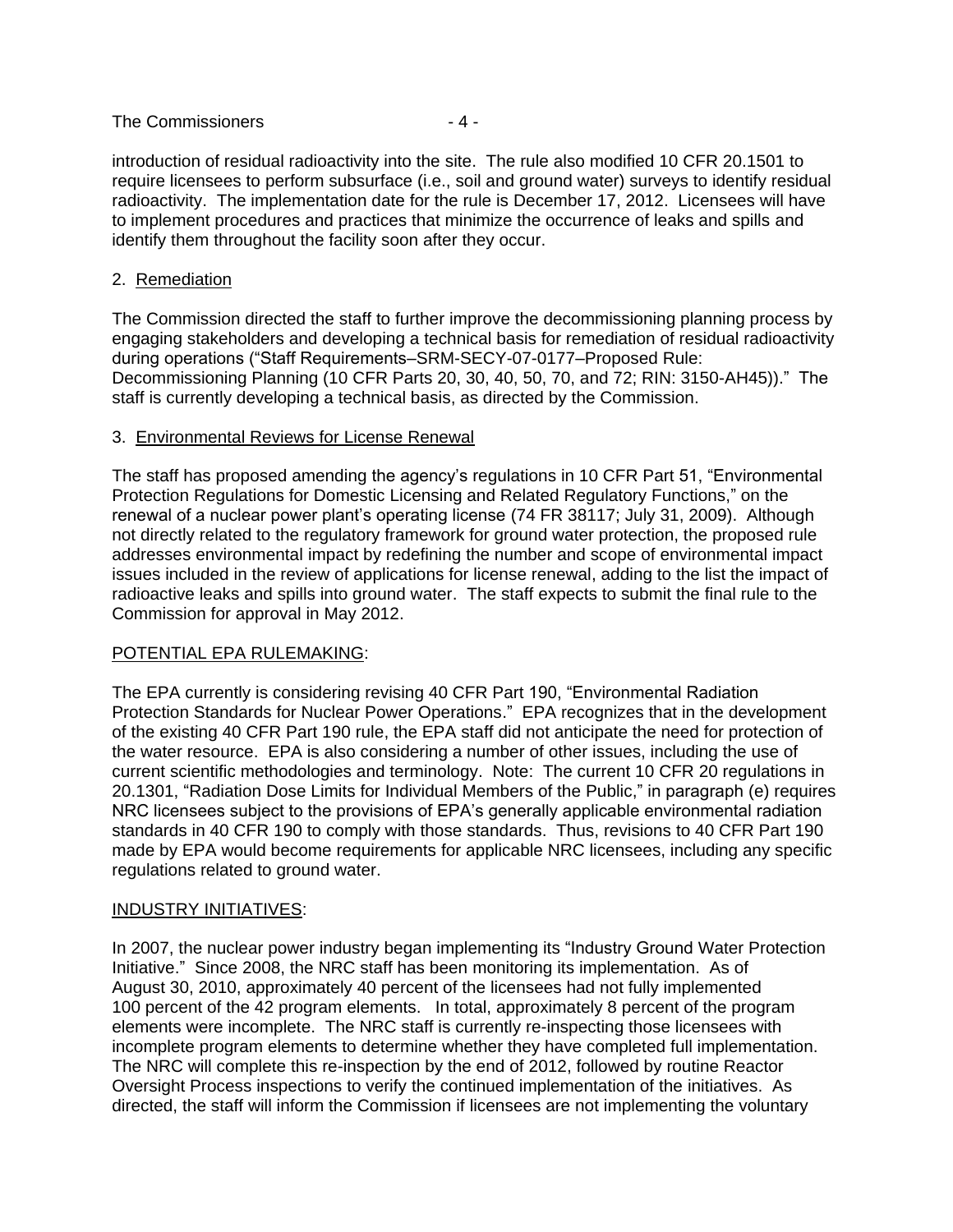The Commissioners  $-5$  -

initiatives in a technically acceptable manner which achieves the NRC"s performance expectations.

The nuclear power industry instituted another voluntary initiative, "Industry Initiative on Underground Pipes and Tanks Integrity" (ADAMS Accession Number ML103410507). The NRC staff has been monitoring the industry"s implementation of this initiative by inspections that began in January 2012 and will continue through June 2014.

#### RESULTS OF PREVIOUS GROUND WATER ASSESSMENTS:

In SECY-11-0019, the staff concluded that the NRC is accomplishing its stated mission of protecting public health and safety and the environment through its response to ground water leaks and spills, consistent with its regulatory framework. Similarly, the Advisory Committee on Reactor Safeguards (ACRS) concluded in its letter to the Commission on March 23, 2011, that the NRC is accomplishing its mission to protect public health and safety and the environment (ADAMS Accession Number ML110730443). The General Accountability Office (GAO) concluded in its report, "Oversight of Underground Piping Systems Commensurate with Risk, but Proactive Measures Could Help Address Future Leaks," issued June 2011, that while leaks to date have not posed discernable health impacts to the public, there is no guarantee that the impact of future leaks will be the same (ADAMS Accession Number ML11179A102). The GAO recommended, in summary, that the NRC periodically evaluate the extent to which the industry"s voluntary ground water protection initiative will detect leaks and stay abreast of the industry"s research to develop technologies for structural integrity tests. GAO recommended, based on these analyses, NRC should determine whether it should expand its regulatory requirements.

## **Options for the Regulatory Approach to Ground Water Protection**

The staff has identified two basic options:

## **Option No. 1:** *Continue the current regulatory approach.*

Under this option, the staff would continue inspecting and enforcing existing regulations using the system of dose limits and ALARA principles, and it would implement the new regulatory requirements in 10 CFR 20.1406 for minimizing the introduction of residual radioactivity into the site and in 10 CFR 20.1501 for performing subsurface (i.e., soil and ground water) monitoring.

The staff would continue to develop a technical basis for remediation rulemaking, as directed by the Commission. In addition, staff would monitor the potential EPA rulemaking related to ground water protection, including review and comment, as appropriate, particularly if an advance notice of proposed rulemaking is published in the *Federal Register*. NRC inspections would continue to be used to monitor the effectiveness of the industry initiatives, and the staff would notify the Commission if licensees are not implementing the industry initiatives in a technically acceptable manner which achieves the NRC"s performance expectations.

The staff would continue to participate in the development of American Society of Mechanical Engineers (ASME) standards related to inspection of nonsafety-related piping, which may be incorporated into ASME Code cases, and with NACE International (formerly the National Association of Corrosion Engineers) to evaluate the need for corrosion protection standards.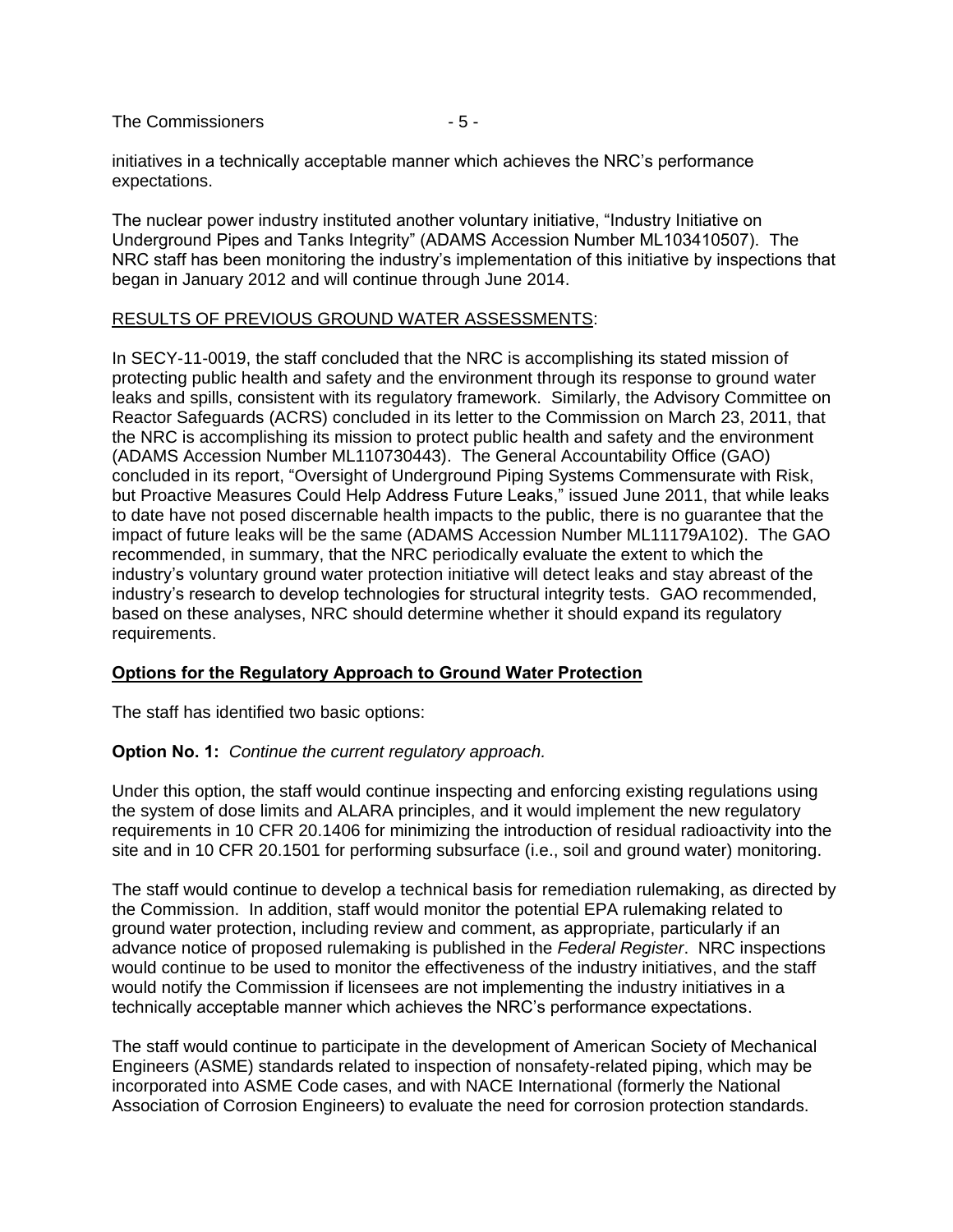#### The Commissioners  $-6 -$

The staff would continue to evaluate the long-term effectiveness of the industry initiatives through onsite inspections, review of licensees" root cause analyses, tracking the frequency of leakage, and evaluating industry performance metrics, as identified in the Office of Nuclear Reactor Regulation (NRR) action plan: "Buried Piping" (ADAMS Accession Number ML11332A122).

#### **Option No. 2:** *Propose new rulemaking.*

Under this option, the staff could consider developing a technical basis necessary to propose new rules to increase ground water protection by establishing more stringent engineering controls (e.g., required inspections and maintenance of piping and tanks). A list of potential regulatory changes is included in Enclosure 1.

In accordance with 10 CFR 50.109, "Backfitting," any new regulations (except for information collection and reporting requirements) would require a backfit analysis and need to conclude that there is a substantial increase in the overall protection of the public health and safety and that the costs of implementation are justified in view of this increased protection. Comparable or more stringent requirements are set forth in various "issue finality" provisions in 10 CFR Part 52. NRC staff inspection results, senior management reports, ACRS, and GAO previously have concluded that there has been minimal impact on public health and safety from radioactive material in leaks and spills. Therefore, the staff believes that, under NRC"s current regulatory framework, it is unlikely that a backfit analysis would be able to conclude that there is a substantial increase in the overall protection of the public health and safety

A new rulemaking could also be established which complies with the backfit rule if the Commission would find and declare, in accordance with 10 CFR 50.109(a)(4)(ii) and/or (iii) with the appropriate documented evaluation, that the regulatory action involves the level of protection considered adequate for public health and safety. For example, a new rulemaking could be established if the Commission was to find and declare that in order to provide adequate protection of public health and safety, that a separate standard for the ground water radiation exposure pathway is necessary.

The staff notes that establishing a separate radiation protection standard for the ground water exposure pathway would not be consistent with the NRC regulatory approach taken in 10 CFR Part 20. The NRC radiation protection standards use a dose limitation system based on an integrated, all-exposure pathway approach (e.g., exposure to radioactive materials in air, surface water, and ground water), instead of specific pathway standards, such as exposure to radioactive materials in ground water.

#### STAFF RECOMMENDATION:

The staff recommends Option 1. The staff believes that the existing regulatory framework, including the recent decommissioning planning rule, combined with the development of a technical basis for remediation, is the best approach to providing adequate protection of public health and safety and the environment. Additionally, Option 1 balances existing staff resources consistent with the relatively minor risk significance of the leaks and spills experienced to date.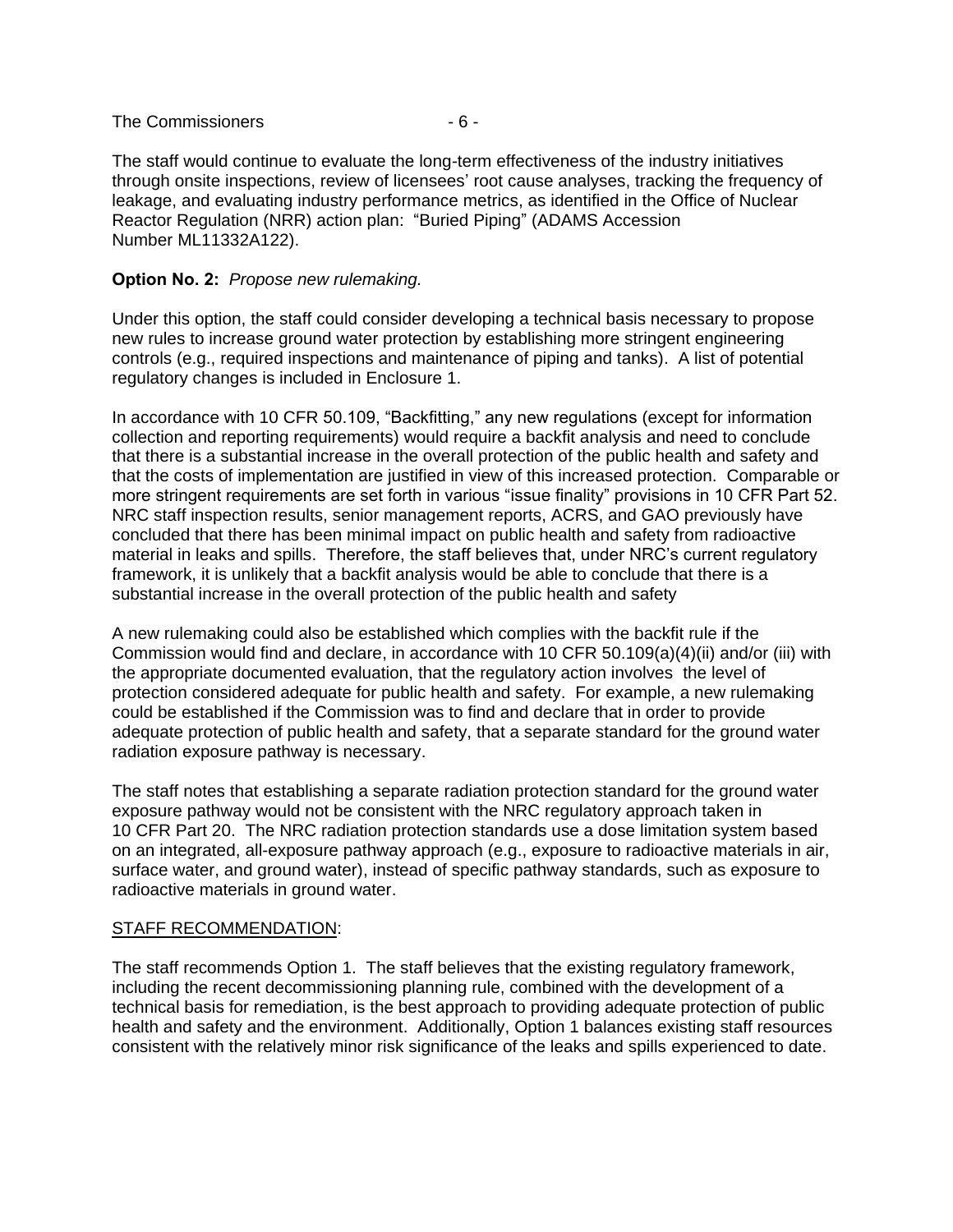#### RESOURCES AND TIMELINES:

The staff estimates resource needs as identified in the table below. The resources identified for Option 1 are estimated resources for standard baseline work related to ground water protection.

|          | FY 2012             | FY 2013             |
|----------|---------------------|---------------------|
| Option 1 | 1 FTF               | 1 FTF               |
| Option 2 | \$100,000 and 3 FTE | \$100,000 and 3 FTE |

The NRC"s fiscal year (FY) 2012 budget and FY 2013 President"s Budget includes resources for Option 1 but does not include resources for Option 2. If the Commission approves Option 2, NRR will notify OCFO of the resources that will be reallocated to fund Option 2 along with the impacts. Resources required beyond FY 2013 will be address during the Planning, Budgeting, and Performance Management process.

#### COORDINATION:

The Office of the General Counsel has reviewed this paper and has no legal objection. The Office of the Chief Financial Officer has reviewed this paper for resource implications and has concurred.

*/RA/* 

 R. W. Borchardt Executive Director for Operations

Enclosures:

- [1. Potential Rulemaking Changes](#page-7-0)
- [2. High-Level Communications Initiatives](#page-9-0)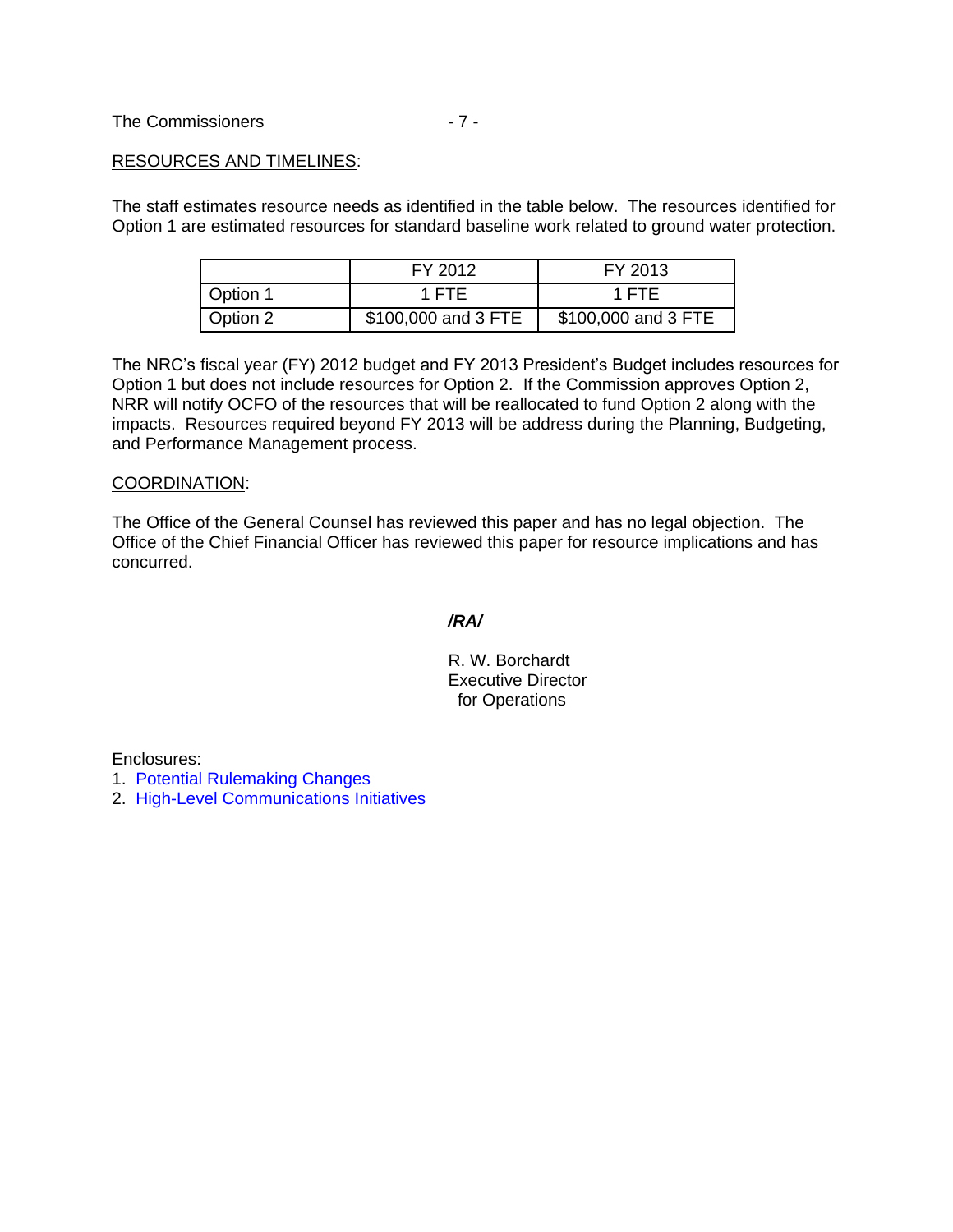# **POTENTIAL RULEMAKING CHANGES (IF OPTION 2 IS CHOSEN)**

<span id="page-7-0"></span>The U.S. Nuclear Regulatory Commission (NRC) could consider the following potential regulatory changes, depending on the results of an analysis and an identified need for additional regulatory requirements. Changes to the regulatory framework would require that the criteria for backfit in 10 CFR 50.109 and issue finality provisions in 10 CFR Part 52 be met, except for information collection and reporting requirements (fourth bullet below).

## Potential Rulemaking Changes:

- Adopt regulations incorporating elements of the Nuclear Energy Institute's "Industry Ground Water Protection Initiative," issued August 2007 (Agencywide Documents and Management System (ADAMS) Accession Number ML072600290), thereby removing the voluntary nature of the initiative.
- Adopt regulations incorporating elements of the Nuclear Energy Institute's "Industry" Initiative on Underground Pipes and Tanks Integrity" (ADAMS Accession Number ML103410507), thereby removing the voluntary nature of the initiative.
- Establish additional regulations to protect ground water by requiring that piping and tanks containing licensed material with a potential to leak into groundwater:
	- $\circ$  be constructed from, or replaced with, corrosion resistant material (e.g., super austenitic stainless, or titanium)
	- o be located above ground
	- o be placed in vaults
	- o be provided with cathodic protection
	- o be modified so they are capable of inspection with suitable frequency requirements
	- o be maintained to prevent leaks

The specific requirements associated with these regulatory changes would be identified and resolved in a rulemaking in conjunction with stakeholders.

 Adopt regulations that increase reporting requirements to require licensees to promptly report ground water monitoring data for leaks and spills, which the NRC could make publicly available on its Web site. Provision for additional reporting requirements would not be subject to the 10 CFR 50.109 backfit rule.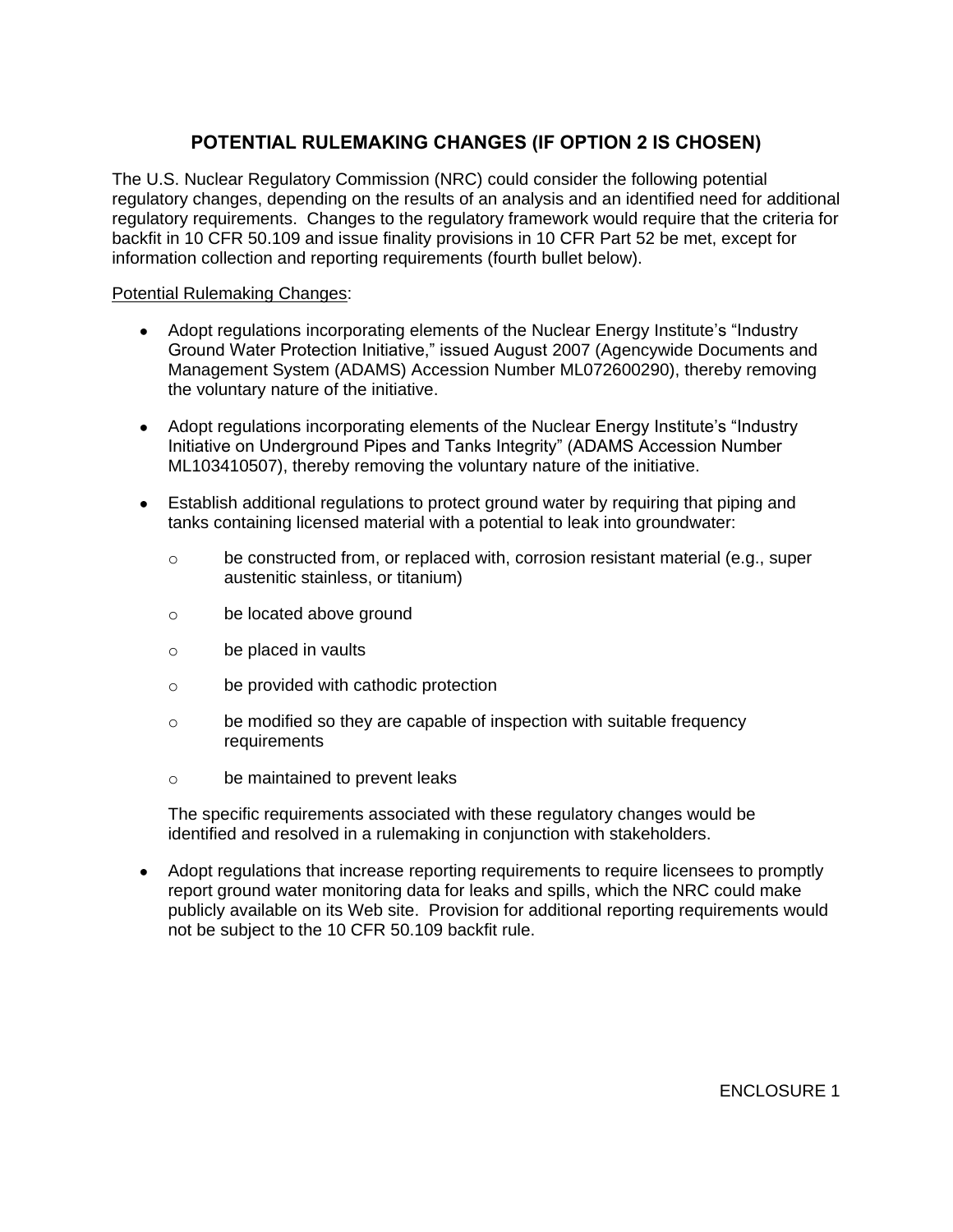Note: The NRC staff currently publishes on its Web site a list of individual plants that have leaks and spills, including each plant's maximum historical tritium concentration and the current tritium concentration (i.e., for those plants with ground water concentrations exceeding the EPA drinking water standard). In addition, the NRC Web site contains each site's annual effluent and environmental monitoring reports including data on ground water monitoring results, and radioactive effluent summary reports for the nuclear power industry.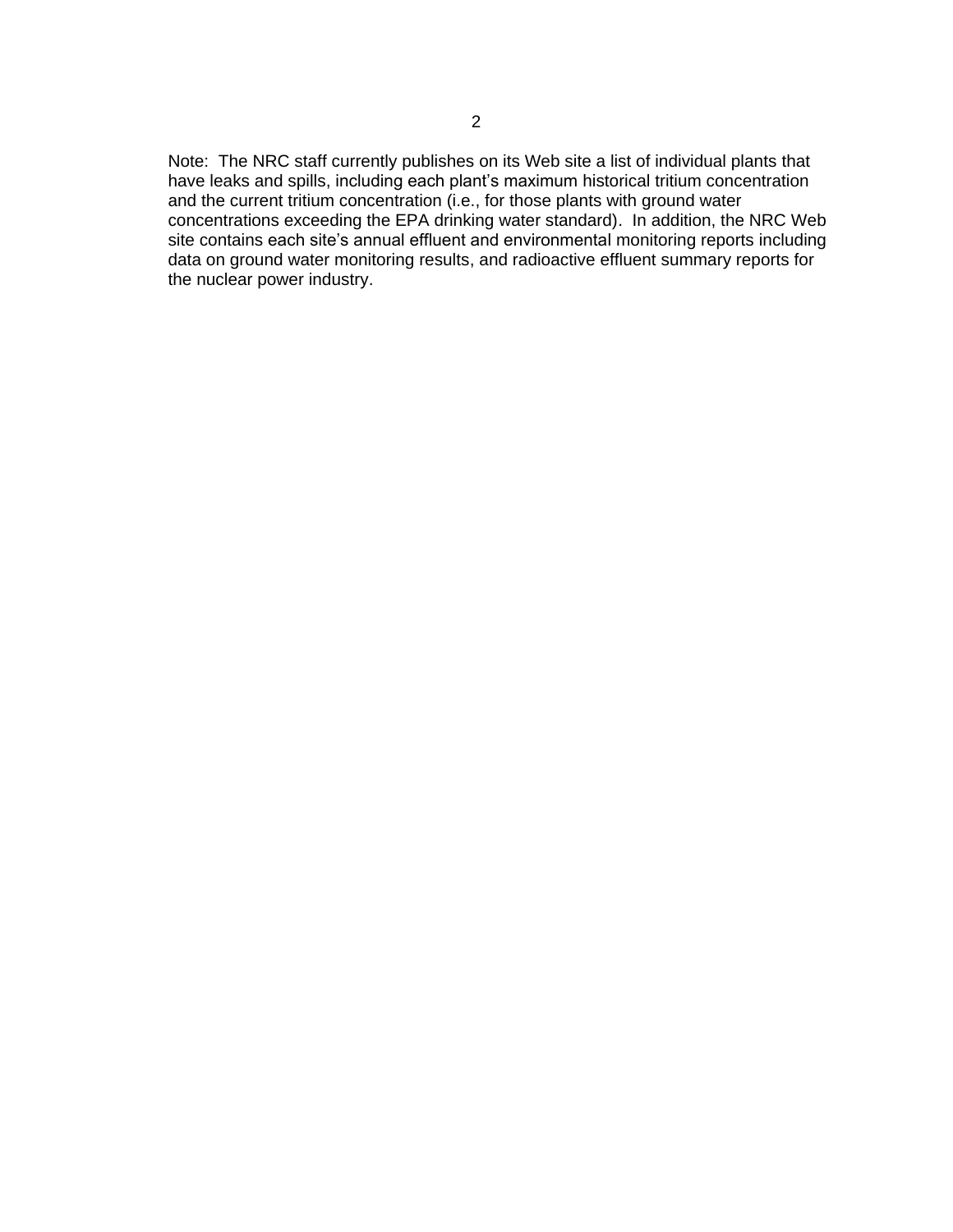## **HIGH-LEVEL COMMUNICATIONS INITIATIVES**

## <span id="page-9-0"></span>**Goal**

The goal of these initiatives is to provide stakeholders with information that addresses how the U.S. Nuclear Regulatory Commission"s (NRC"s) regulatory framework provides ground water protection. The staff will use the following communication methods and forums to enhance NRC"s communications to stakeholders.

- Explain how NRC"s regulatory framework addresses ground water protection in plain language during public meetings. (NRC staff)
- Explain licensees" previous radiological performance related to the release of radiological effluents in plain language during public meetings. (NRC staff)
- Engage the media and the public by issuing press releases on public meetings and answering media inquiries. (NRC Office of Public Affairs)
- Engage Federal authorities in discussions of ground water protection in meetings of the [Interagency Steering Committee on Radiation Standards](http://www.google.com/url?sa=t&rct=j&q=&esrc=s&frm=1&source=web&cd=1&cts=1330711130014&ved=0CCEQFjAA&url=http%3A%2F%2Fwww.iscors.org%2F&ei=lApRT9CBLObZ0QH2xfm9DQ&usg=AFQjCNE144wgJh3O3tUheONnHBE1r2eewA&sig2=XoYkvuafv_MgSwMSOhxabg) and U.S. Environmental Protection Agency rulemaking meetings. (NRC staff)
- Engage State, appropriate Tribal and local authorities in routine outreach programs. (Regional State Liaison Officers, Office of Federal and State Materials and Environmental Management)
- Engage congressional representatives and staff members when issues arise by proactively contacting them and providing information and briefings and by answering questions. (NRC Office of Congressional Affairs)

## **Communication Tools**

- The NRC Standard Protocol for State and Tribal Outreach on Unintended Releases of Radioactive Material
- Licensee event notifications and NRC press releases related to recent leaks and spills
- Web pages explaining the NRC"s regulatory processes and ground water contaminants
- Web pages providing public information on existing leaks and spills at nuclear power plants and monitoring data
- Web page "For The Record" clarifying facts related to ground water contamination events